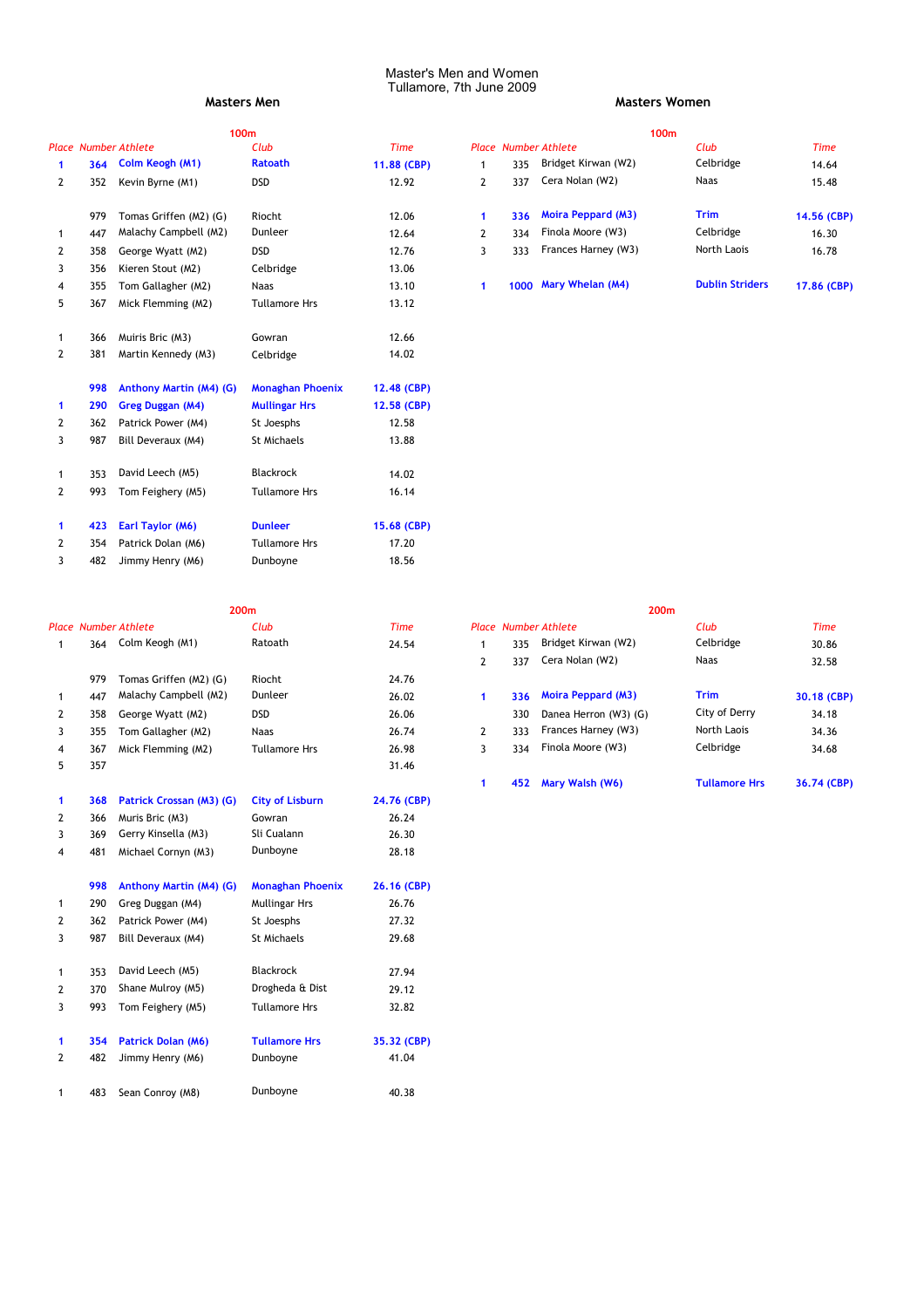## *Place Number Athlete Club Time Place Number Athlete Club Time* 1 374 Sean Murray (M1) 1 334 56.48 2 469 Rory O'Hanlon (M1) Rathfarnham WSAF 63.98 1 943 Stephen Flavin (M2) Sli Cualann 1 56.14 2 464 Sturart McClean (M2) Rathfarnham WSAF 57.34 1 941 Nuala Reilly (W4) Drogheda & Dist 89.10 3 377 Gerry O'Connor (M2) Drogheda & Dist 58.90 **268 Patrick Crossan (M3) (G)** City of Lisburn 54.70 (CBP) 1 369 Gerry Kinsella (M3) Sli Cualann 198.36 970 Joe Keaney (M3) (G) Coolquill 59.74 2 481 62.52 Michael Cornyn (M3) Dunboyne 1 362 Patrick Power (M4) 5t Joesphs 65.06 2 465 John McHugh (M4) Rathfarnham WSAF 66.60 3 987 St Michaels 73.80 Bill Deveraux (M4) 1 370 64.78 Shane Mulroy (M5) Drogheda & Dist 2 378 Martin Kelly (M5) Gowran 673.40 3 376 Sli Cualann 75.88 Jim Boland (M5) Rathfarnham WSAF Drogheda & Dist St Joesphs Gowran

| 400m             |       |   |     |                             | 400m                 |             |
|------------------|-------|---|-----|-----------------------------|----------------------|-------------|
| Club             | Time  |   |     | <b>Place Number Athlete</b> | Club                 | Time        |
| Tallaght         | 56.48 |   | 339 | Maggie Higgins (W1)         | Na Fianna            | 68.38       |
| Rathfarnham WSAF | 63.98 |   |     |                             |                      |             |
|                  |       | 1 | 333 | Frances Harney (W3)         | North Laois          | 77.18       |
| Sli Cualann      | 56.14 |   |     |                             |                      |             |
| Rathfarnham WSAF | 57.34 | 1 | 941 | Nuala Reilly (W4)           | Drogheda & Dist      | 89.10       |
| Drogheda & Dist  | 58.90 |   |     |                             |                      |             |
|                  |       |   | 452 | Mary Walsh (W6)             | <b>Tullamore Hrs</b> | 83.56 (CBP) |

1 354 77.18 Patrick Dolan (M6) Tullamore Hrs

|              |     | <b>Place Number Athlete</b> | Club                   | <b>Time</b>   |              |     | <b>Place Number Athlete</b> | Club                 | <b>Time</b>  |
|--------------|-----|-----------------------------|------------------------|---------------|--------------|-----|-----------------------------|----------------------|--------------|
| 1            | 373 | Simon Meyler (M1)           | <b>Donore Harriers</b> | 2.09.26       |              | 345 | Ali Loughney (W1)           | Donore Hrs           | 2.32.34      |
| 2            | 374 | Sean Murray (M1)            | Tallaght               | 2.09.64       | 2            | 339 | Maggie Higgins (W1)         | Na Fianna            | 2.38.68      |
|              | 372 | David Drohan (M1) (G)       | Waterford              | 2.12.22       | 3            | 321 | Sandra Doheny (W1)          | Dunleer              | 3.02.48      |
| 3            | 946 | Tony Reilly (M1)            | North Laois            | 2.13.20       |              |     |                             |                      |              |
| 4            | 469 | Rory O'Hanlon (M1)          | Rathfarnham WSAF       | 2.14.6        | $\mathbf{1}$ | 342 | <b>Mary Hanley (W2)</b>     | <b>Na Fianna</b>     | $2.26.66$ (C |
|              |     |                             |                        |               | 2            | 341 | Bridget Clarke (W2)         | Na Fianna            | 2.30.06      |
| 1            | 375 | Robert Maher (M2)           | Drogheda & Dist        | 2.09.82       |              |     |                             |                      |              |
| 2            | 464 | Sturart McClean (M2)        | Rathfarnham WSAF       | 2.10.82       | $\mathbf{1}$ | 333 | Frances Harney (W3)         | North Laois          | 2.53.22      |
| 3            | 463 | Pearse Coyle (M2)           | Rathfarnham WSAF       | 2.12.22       |              |     |                             |                      |              |
| 4            | 466 | Owen McLoughlin (M2)        | Rathfarnham WSAF       | 2.13.20       | $\mathbf{1}$ | 343 | Nuala Reilly (W4)           | Drogheda & Dist      | 3.05.80      |
| 5            | 382 | Sean Dunne (M2)             | Sli Cualann            | 2.14.54       |              |     |                             |                      |              |
| 6            | 380 | Michael Tynan (M2)          | Sli Cualann            | 2.14.8        | 1            | 452 | Mary Walsh (W6)             | <b>Tullamore Hrs</b> | 3.16.90 (C   |
| 1            | 973 | Philip O'Doherty (M3)       | <b>Clonliffe Hrs</b>   | 2.12.16       |              |     |                             |                      |              |
| 2            | 383 | Colin Daly (M3)             | Sli Cualann            | 2.12.76       |              |     |                             |                      |              |
|              | 970 | Joe Keaney (M3) (G)         | Coolquill              | 2.14.36       |              |     |                             |                      |              |
| 3            | 481 | Michael Cornyn (M3)         | Dunboyne               | 2.21.94       |              |     |                             |                      |              |
| 4            | 381 | Martin Kennedy              | Celbridge              | 2.27.88       |              |     |                             |                      |              |
| 1            | 465 | John McHugh (M4)            | Rathfarnham WSAF       | 2.27.42       |              |     |                             |                      |              |
| 2            | 440 | Michael Mulligan (M4)       | Dunleer                | 2.34.00       |              |     |                             |                      |              |
| 3            | 386 | Barney Flannery (M4)        | Drogheda & Dist        | 2.44.34       |              |     |                             |                      |              |
| $\mathbf{1}$ | 385 | <b>Conor Cooney (M5)</b>    | Drogheda & Dist        | 2.31.80 (CBP) |              |     |                             |                      |              |
| 2            | 384 | Terry Kavanagh (M5)         | Sli Cualann            | 2.32.12       |              |     |                             |                      |              |
| 3            | 376 | Jim Boland (M5)             | Sli Cualann            | 2.39.20       |              |     |                             |                      |              |
| 4            | 378 | Martin Kelly (M5)           | Gowran                 | 2.42.68       |              |     |                             |                      |              |
| $\mathbf{1}$ | 467 | Peter McDermott (M6)        | Rathfarnham WSAF       | 2.45.68       |              |     |                             |                      |              |
| 1            | 984 | Terry Mee (M7)              | Donore Hrs             | 2.47.14       |              |     |                             |                      |              |
| 2            | 419 | Jim Langan (M7)             | <b>Tullamore Hrs</b>   | 2.50.04       |              |     |                             |                      |              |

|   |     | 800 <sub>m</sub>      |                  |         |   |                             |                         | 800 <sub>m</sub> |                      |               |
|---|-----|-----------------------|------------------|---------|---|-----------------------------|-------------------------|------------------|----------------------|---------------|
|   |     | ace Number Athlete    | Club             | Time    |   | <b>Place Number Athlete</b> |                         |                  | Club                 | <b>Time</b>   |
|   | 373 | Simon Meyler (M1)     | Donore Harriers  | 2.09.26 |   | 345                         | Ali Loughney (W1)       |                  | Donore Hrs           | 2.32.34       |
| 2 | 374 | Sean Murray (M1)      | Tallaght         | 2.09.64 | 2 | 339                         | Maggie Higgins (W1)     |                  | Na Fianna            | 2.38.68       |
|   | 372 | David Drohan (M1) (G) | Waterford        | 2.12.22 | 3 | 321                         | Sandra Doheny (W1)      |                  | Dunleer              | 3.02.48       |
| 3 | 946 | Tony Reilly (M1)      | North Laois      | 2.13.20 |   |                             |                         |                  |                      |               |
| 4 | 469 | Rory O'Hanlon (M1)    | Rathfarnham WSAF | 2.14.6  |   | 342                         | <b>Mary Hanley (W2)</b> |                  | <b>Na Fianna</b>     | 2.26.66 (CBP) |
|   |     |                       |                  |         | 2 | 341                         | Bridget Clarke (W2)     |                  | Na Fianna            | 2.30.06       |
|   | 375 | Robert Maher (M2)     | Drogheda & Dist  | 2.09.82 |   |                             |                         |                  |                      |               |
| 2 | 464 | Sturart McClean (M2)  | Rathfarnham WSAF | 2.10.82 |   | 333                         | Frances Harney (W3)     |                  | North Laois          | 2.53.22       |
| 3 | 463 | Pearse Coyle (M2)     | Rathfarnham WSAF | 2.12.22 |   |                             |                         |                  |                      |               |
| 4 | 466 | Owen McLoughlin (M2)  | Rathfarnham WSAF | 2.13.20 |   | 343                         | Nuala Reilly (W4)       |                  | Drogheda & Dist      | 3.05.80       |
| 5 | 382 | Sean Dunne (M2)       | Sli Cualann      | 2.14.54 |   |                             |                         |                  |                      |               |
| 6 | 380 | Michael Tynan (M2)    | Sli Cualann      | 2.14.8  |   | 452                         | Mary Walsh (W6)         |                  | <b>Tullamore Hrs</b> | 3.16.90 (CBP) |
|   |     |                       |                  |         |   |                             |                         |                  |                      |               |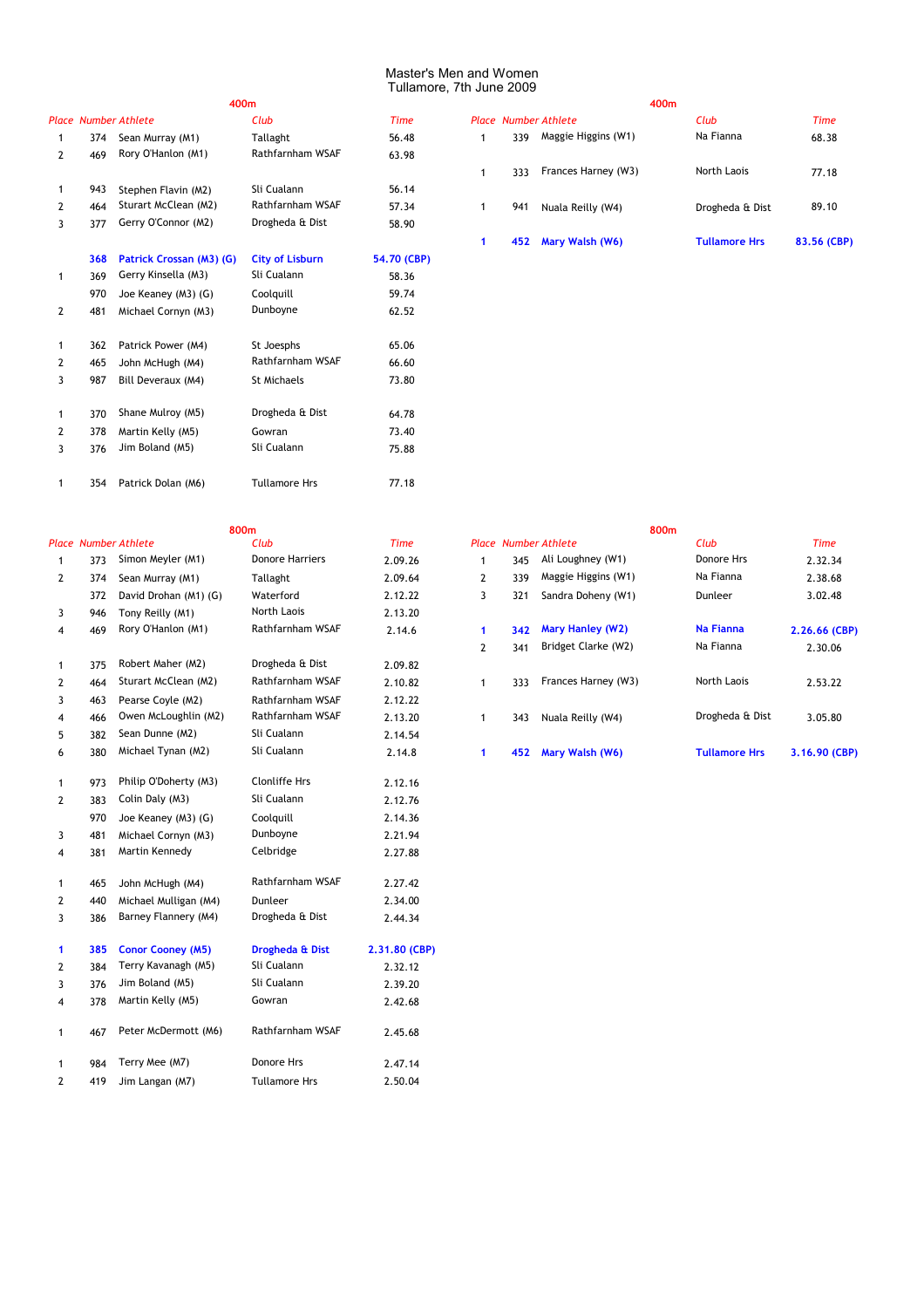|              |     |                                              | 1500m                |                         |   |     |                             | 1500m       |                  |               |
|--------------|-----|----------------------------------------------|----------------------|-------------------------|---|-----|-----------------------------|-------------|------------------|---------------|
|              |     | <b>Place Number Athlete</b>                  | Club                 | <b>Time</b>             |   |     | <b>Place Number Athlete</b> |             | Club             | <b>Time</b>   |
| 1            | 961 | <b>Rob Cross (M1)</b>                        | <b>Crusaders</b>     | 4.16.76 (CBP)           | 1 | 345 | Ali Loughney (W1)           |             | Donore Hrs       | 5.22.94       |
| 2            | 932 | Lea Fulcher (M1)                             | <b>Liffey Valley</b> | 4.17.28                 | 2 | 321 | Sandra Doheny (W1)          |             | Dunleer          | 6.11.34       |
| 3            | 946 | Tony O'Reilly (M1)                           | North Laois          | 4.26.50                 |   |     |                             |             |                  |               |
| 4            | 936 |                                              |                      | 4.29.12                 | 1 | 342 | <b>Mary Hanley (W2)</b>     |             | <b>Na Fianna</b> | 5.00.00 (CBP) |
|              | 372 | David Drohan (M1) (G)                        | Waterford            | 4.29.74                 | 2 | 341 | Bridget Clarke (W2)         |             | Na Fianna        | 5.08.42       |
| 5            | 391 | Michael Finnan (M1)                          | Sli Cualann          | 4.32.20                 |   |     |                             |             |                  |               |
|              |     |                                              |                      |                         | 1 | 941 | <b>Nuala Reilly (W4)</b>    |             | Drogheda & Dist  | 6.05.00 (CBP) |
| 1            | 375 | Robert Maher (M2)                            | Drogheda & Dist      | 4.25.56                 |   |     |                             |             |                  |               |
|              | 393 | Frank Chaney (M2) (G)                        | Finn Valley          | 4.30.32                 |   |     |                             |             |                  |               |
| 2            | 466 | Owen McLoughlin (M2)                         | Rathfarnham WSAF     | 4.32.98                 |   |     |                             |             |                  |               |
| 3            | 463 | Pearse Coyle (M2)                            | Rathfarnham WSAF     | 4.39.26                 |   |     |                             |             |                  |               |
| 4            | 382 | Sean Dunne (M2)                              | Sli Cualann          | 4.39.96                 |   |     |                             |             |                  |               |
|              | 394 | Gerard Bogle (M3) (G)                        | Finn Valley          | 4.32.28                 |   |     |                             |             |                  |               |
| 1            | 396 | Larry Kelly (M3)                             | St Cocas             | 4.38.48                 |   |     |                             |             |                  |               |
| 2            | 389 | Michael Maher (M3)                           | Drogheda & Dist      | 4.57.58                 |   |     |                             |             |                  |               |
| 3            | 395 | Denis Cormack (M3)                           | Gowran               | 5.07.88                 |   |     |                             |             |                  |               |
| 1            | 944 | Martin McDonald (M4)                         | North Laois          | 4.46.50                 |   |     |                             |             |                  |               |
| 2            | 468 | Don O'Carroll (M4)                           | Rathfarnham WSAF     | 4.57.06                 |   |     |                             |             |                  |               |
| 3            | 465 | John McHugh (M4)                             | Rathfarnham WSAF     | 5.07.06                 |   |     |                             |             |                  |               |
| 4            | 386 | Barney Flannery (M4)                         | Drogheda & Dist      | 5.42.92                 |   |     |                             |             |                  |               |
| 1            | 385 | Conor Cooney (M5)                            | Drogheda & Dist      | 5.34.94                 |   |     |                             |             |                  |               |
| 2            | 376 | Jim Boland (M5)                              | Sli Cualann          | 5.36.52                 |   |     |                             |             |                  |               |
| 1            | 467 | Peter McDermott (M6)                         | Rathfarnham WSAF     | 5.36.26                 |   |     |                             |             |                  |               |
| 2            | 480 | Bobby King (M6)                              | Dunboyne             | 6.26.80                 |   |     |                             |             |                  |               |
| 3            | 482 | Jimmy Henry (M6)                             | Dunboyne             | 8.06.50                 |   |     |                             |             |                  |               |
| 1            | 984 | Terry Mee (M7)                               | <b>Donore Hrs</b>    | 5.45.54 (CBP)           |   |     |                             |             |                  |               |
| 2            | 419 | Jim Langan (M7)                              | <b>Tullamore Hrs</b> | 6.22.72                 |   |     |                             |             |                  |               |
| 1            | 397 | Jim McNamara (M8)                            | <b>Donore Hrs</b>    | 5.47.74 (CBP)           |   |     |                             |             |                  |               |
|              |     |                                              | 5000m                |                         |   |     |                             | 5000m       |                  |               |
| 1            | 390 | <b>Place Number Athlete</b><br>PJ Doyle (M1) | Club<br>Sli Cualann  | <b>Time</b><br>20.58.26 |   |     | <b>Place Number Athlete</b> |             | Club             | <b>Time</b>   |
| 1            |     | 942 Colm Burke (M2)                          | <b>St Abbans</b>     | 15.35.84 (CBP)          |   |     |                             |             |                  |               |
| 2            | 472 | Edwin Keville (M2)                           | Rathfarnham WSAF     | 17.40.96                |   |     |                             |             |                  |               |
| 3            | 399 | Eamon Tynan (M2)                             | Celbridge            | 22.55.18                |   |     |                             |             |                  |               |
| 1            | 440 | <b>Michael Mulligan (M4)</b>                 | <b>Dunleer</b>       | 18.59.56 (CBP)          |   |     |                             |             |                  |               |
| 2            | 470 | PJ Claffey (M4)                              | Rathfarnham WSAF     | 20.51.70                |   |     |                             |             |                  |               |
| $\mathbf{1}$ | 385 | Conor Cooney (M5)                            | Drogheda & Dist      | 20.13.10                |   |     |                             |             |                  |               |
|              |     |                                              | 110m Hurdles         |                         |   |     |                             | 80m Hurdles |                  |               |
|              |     | <b>Place Number Athlete</b>                  | Club                 | <b>Time</b>             |   |     | <b>Place Number Athlete</b> |             | Club             | <b>Time</b>   |
| $\mathbf{1}$ |     | 352 Kevin Byrne (M1)                         | DSD                  | 19.85                   |   | 330 | Danea Herron (W3) (G)       |             | City Of Derry    | 16.84         |
|              |     |                                              |                      |                         |   | 331 | Mary Barrett (W4) (G)       |             | Loughrea         | 14.76         |

|   |     |                             | <b>SUUUM WAIK</b>    |         | <b>SUUUM WAIK</b> |     |                             |            |        |  |
|---|-----|-----------------------------|----------------------|---------|-------------------|-----|-----------------------------|------------|--------|--|
|   |     | <b>Place Number Athlete</b> | Club                 | Time    |                   |     | <b>Place Number Athlete</b> | Club       | Time   |  |
|   | 351 | Michael O'Keeffe (M2)       | Thomastown           | 16.44.8 |                   | 329 | Pamela Reynolds (W6)        | St Andrews | 20.50. |  |
|   | 362 | Derek McConnon (M3)         | Rathfarnham WSAF     | 18.41.3 |                   |     |                             |            |        |  |
|   | 422 | Seamus Connolly (M5)        | Tinryland            | 21.10.3 |                   |     |                             |            |        |  |
| 2 | 997 | Larry Rigney (M5)           | <b>Tullamore Hrs</b> | 21.10.9 |                   |     |                             |            |        |  |
|   | 480 | Bobby King (M6)             | Dunboyne             | 16.16.2 |                   |     |                             |            |        |  |

|     | lace Number Athlete   | Club          | Time  |
|-----|-----------------------|---------------|-------|
| 330 | Danea Herron (W3) (G) | City Of Derry | 16.84 |
| 331 | Mary Barrett (W4) (G) | Loughrea      | 14.76 |

| 3000m Walk |            |         | 3000m Walk |     |                             |            |         |  |  |  |  |
|------------|------------|---------|------------|-----|-----------------------------|------------|---------|--|--|--|--|
|            | Club       | Time    |            |     | <b>Place Number Athlete</b> | Club       | Time    |  |  |  |  |
|            | Thomastown | 16.44.8 |            | 329 | Pamela Reynolds (W6)        | St Andrews | 20.50.9 |  |  |  |  |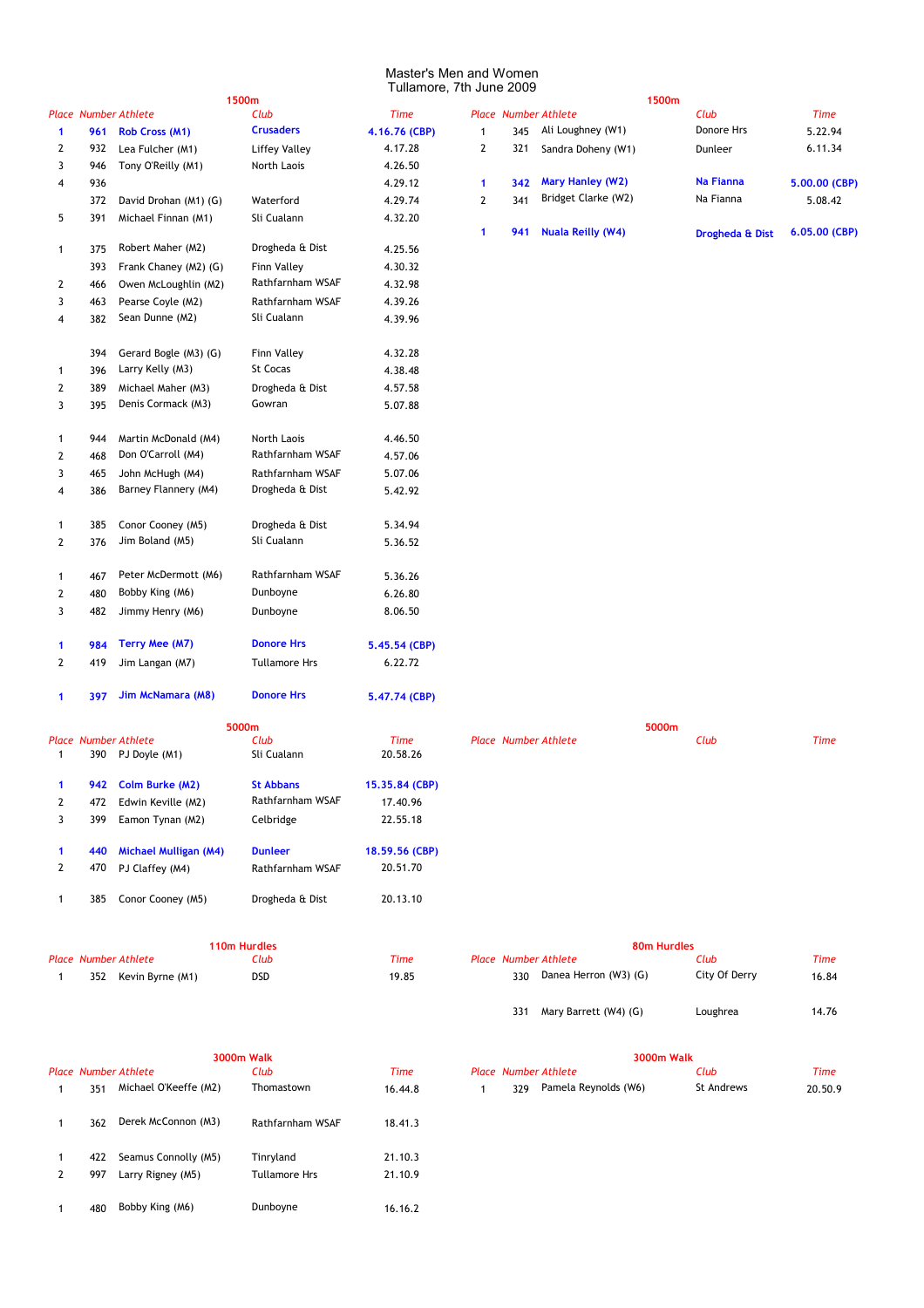|                |                           | Long Jump            |                 |              |     | <b>Long Jump</b>            |                  |                 |
|----------------|---------------------------|----------------------|-----------------|--------------|-----|-----------------------------|------------------|-----------------|
| Place          | <b>Athlete</b>            | Club                 | <b>Distance</b> |              |     | <b>Place Number Athlete</b> | Club             | <b>Distance</b> |
| 1              | Kevin Byrne (M1)          | <b>DSD</b>           | 5.07            |              | 339 | Maggie Higgins (W1)         | Na Fianna        | 4.05            |
|                |                           |                      |                 | $\mathbf{2}$ | 347 | Verena Fenlon (W1)          | St Josephs       | 3.63            |
|                | George Wyatt (M2)         | <b>DSD</b>           | 5.55            |              |     |                             |                  |                 |
| $\overline{2}$ | Joseph Nagle (M2) (G)     | Leevale              | 3.08            |              | 337 | Cera Nolan (W2)             | Naas             | 4.09            |
|                |                           |                      |                 | $\mathbf{2}$ | 335 | Bridget Kirwan (W2)         | Celbridge        | 3.60            |
| 1              | <b>Patrick Mahon (M3)</b> | <b>Gowran</b>        | 5.45 (CBP)      |              |     |                             |                  |                 |
|                |                           |                      |                 | 1.           | 334 | <b>Finola Moore (W3)</b>    | <b>Celbridge</b> | 3.62 (CBF       |
|                | Pat Power (M4)            | St Josephs           | 4.70            |              |     |                             |                  |                 |
| 2              | Bill Deveraux (M4)        | St Michaels          | 4.46            |              |     |                             |                  |                 |
| 3              | Mick Kenny (M4)           | Kildare              | 3.74            |              |     |                             |                  |                 |
|                | Jim Boland (M5)           | <b>Sli Cualann</b>   | 3.16 (CBP)      |              |     |                             |                  |                 |
|                | Patrick Dolan (M6)        | <b>Tullamore Hrs</b> | 2.52            |              |     |                             |                  |                 |
|                |                           |                      |                 |              |     |                             |                  |                 |

|   |     |                          | Long Jump        |                 |
|---|-----|--------------------------|------------------|-----------------|
|   |     | Place Number Athlete     | Club             | <b>Distance</b> |
| 1 | 339 | Maggie Higgins (W1)      | Na Fianna        | 4.05            |
| 2 | 347 | Verena Fenlon (W1)       | St Josephs       | 3.63            |
|   |     |                          |                  |                 |
| 1 | 337 | Cera Nolan (W2)          | Naas             | 4.09            |
| 2 | 335 | Bridget Kirwan (W2)      | Celbridge        | 3.60            |
|   |     |                          |                  |                 |
|   | 334 | <b>Finola Moore (W3)</b> | <b>Celbridge</b> | 3.62 (CBP)      |

|       | High Jump                 |                      |               |                             |     | <b>High Jump</b>      |               |            |  |  |  |  |
|-------|---------------------------|----------------------|---------------|-----------------------------|-----|-----------------------|---------------|------------|--|--|--|--|
| Place | Athlete                   | Club                 | <b>Height</b> | <b>Place Number Athlete</b> |     |                       | Club          | Height     |  |  |  |  |
|       | <b>Kevin Byrne (M1)</b>   | <b>DSD</b>           | 1.70 (CBP)    |                             | 347 | Verena Fenlon (W1)    | St Josephs    | 1.25       |  |  |  |  |
|       | Michael Tynan (M2)        | Celbridge            | 1.45          |                             | 330 | Danea Herron (W3) (G) | City of Derry | 1.25 (CBP) |  |  |  |  |
|       |                           |                      |               |                             | 334 | Finola Moore (W3)     | Celbridge     | 1.20       |  |  |  |  |
|       | Joe Davis (M4)            | <b>DSD</b>           | 1.47 (CBP)    |                             |     |                       |               |            |  |  |  |  |
| 2     | Pat Power (M4)            | St Josephs           | 1.25          |                             | 331 | Mary Barrett (W4) (G) | Loughrea      | 1.30       |  |  |  |  |
|       | <b>Patrick Dolan (M6)</b> | <b>Tullamore Hrs</b> | 1.10 (CBP)    |                             |     |                       |               |            |  |  |  |  |

1 Pat Power (M4) St Josephs 7.70

St Josephs

**Triple Jump**<br> **Club Distance** 

| mp         |            |     | High Jump                   |               |            |
|------------|------------|-----|-----------------------------|---------------|------------|
| Club       | Height     |     | <b>Place Number Athlete</b> | Club          | Height     |
| DSD        | 1.70 (CBP) | 347 | Verena Fenlon (W1)          | St Josephs    | 1.25       |
| Celbridge  | 1.45       | 330 | Danea Herron (W3) (G)       | City of Derry | 1.25 (CBP) |
|            |            | 334 | Finola Moore (W3)           | Celbridge     | 1.20       |
| DSD        | 1.47 (CBP) |     |                             |               |            |
| St Josephs | 1.25       | 331 | Mary Barrett (W4) (G)       | Loughrea      | 1.30       |
|            |            |     |                             |               |            |

| Triple Jump |                   |            |                 | <b>Triple Jump</b> |         |      |        |  |
|-------------|-------------------|------------|-----------------|--------------------|---------|------|--------|--|
| Place       | Athlete           | Club       | <b>Distance</b> | Place              | Athlete | Club | Height |  |
|             | George Wyatt (M2) | <b>DSD</b> | 10.71           |                    |         |      |        |  |

|       |                            | <b>Hammer</b>        |                 |              |     | <b>Hammer</b>                 |                 |
|-------|----------------------------|----------------------|-----------------|--------------|-----|-------------------------------|-----------------|
| Place | Athlete                    | Club                 | <b>Distance</b> |              |     | Place Number Athlete          | Club            |
|       | Tom Rafferty (M2)          | <b>Tullamore Hrs</b> | 21.22           | 1            | 347 | Verena Fenlon (W1)            | St Josephs      |
|       | Joseph Nagle (M2) (G)      | Leevale              | 15.69           | $\mathbf{2}$ | 433 | Loretta Nolan (W1)            | Newbridge       |
|       | Seamus Fitzpatrick (M3)    | North Laois          | 25.21           | 1.           | 349 | Priscilla O Sullivan (W2) (G) | <b>Bandon</b>   |
| 2     | Tom McGrane (M3)           | St Peters            | 16.95           | $\mathbf{2}$ | 348 | Pauline Kenny (W2)            | Kildare         |
|       | Mick Kenny (M4)            | Kildare              | 20.17           | 1            | 476 | <b>Betty Cunningham (W6)</b>  | <b>Dunboyne</b> |
|       | Paddy Hanily (M5)          | Fr Murphys           | 35.97           |              |     |                               |                 |
|       | <b>Phillip Conway (M6)</b> | <b>Crusaders</b>     | 37.29 (CBP)     |              |     |                               |                 |
|       | Patsy Conboy (M7)          | <b>Brs Pearce</b>    | 36.73           |              |     |                               |                 |
| 2     | Patrick Reilly (M7)        | St Andrews           | 28.37           |              |     |                               |                 |
|       | Thomas Toner (M8)          | St Andrews           | 26.59           |              |     |                               |                 |

|     | <b>Hammer</b>           |                      |                 |  | <b>Hammer</b> |                               |                 |                 |  |  |  |
|-----|-------------------------|----------------------|-----------------|--|---------------|-------------------------------|-----------------|-----------------|--|--|--|
| асе | <b>Athlete</b>          | Club                 | <b>Distance</b> |  |               | <b>Place Number Athlete</b>   | Club            | <b>Distance</b> |  |  |  |
|     | Tom Rafferty (M2)       | <b>Tullamore Hrs</b> | 21.22           |  | 347           | Verena Fenlon (W1)            | St Josephs      | 21.21           |  |  |  |
|     | Joseph Nagle (M2) (G)   | Leevale              | 15.69           |  | 433           | Loretta Nolan (W1)            | Newbridge       | 15.00           |  |  |  |
|     | Seamus Fitzpatrick (M3) | North Laois          | 25.21           |  | 349           | Priscilla O Sullivan (W2) (G) | <b>Bandon</b>   | 28.06 (CBP)     |  |  |  |
|     | Tom McGrane (M3)        | St Peters            | 16.95           |  | 348           | Pauline Kenny (W2)            | Kildare         | 14.07           |  |  |  |
|     | Mick Kenny (M4)         | Kildare              | 20.17           |  | 476           | <b>Betty Cunningham (W6)</b>  | <b>Dunboyne</b> | 18.69 (CBP)     |  |  |  |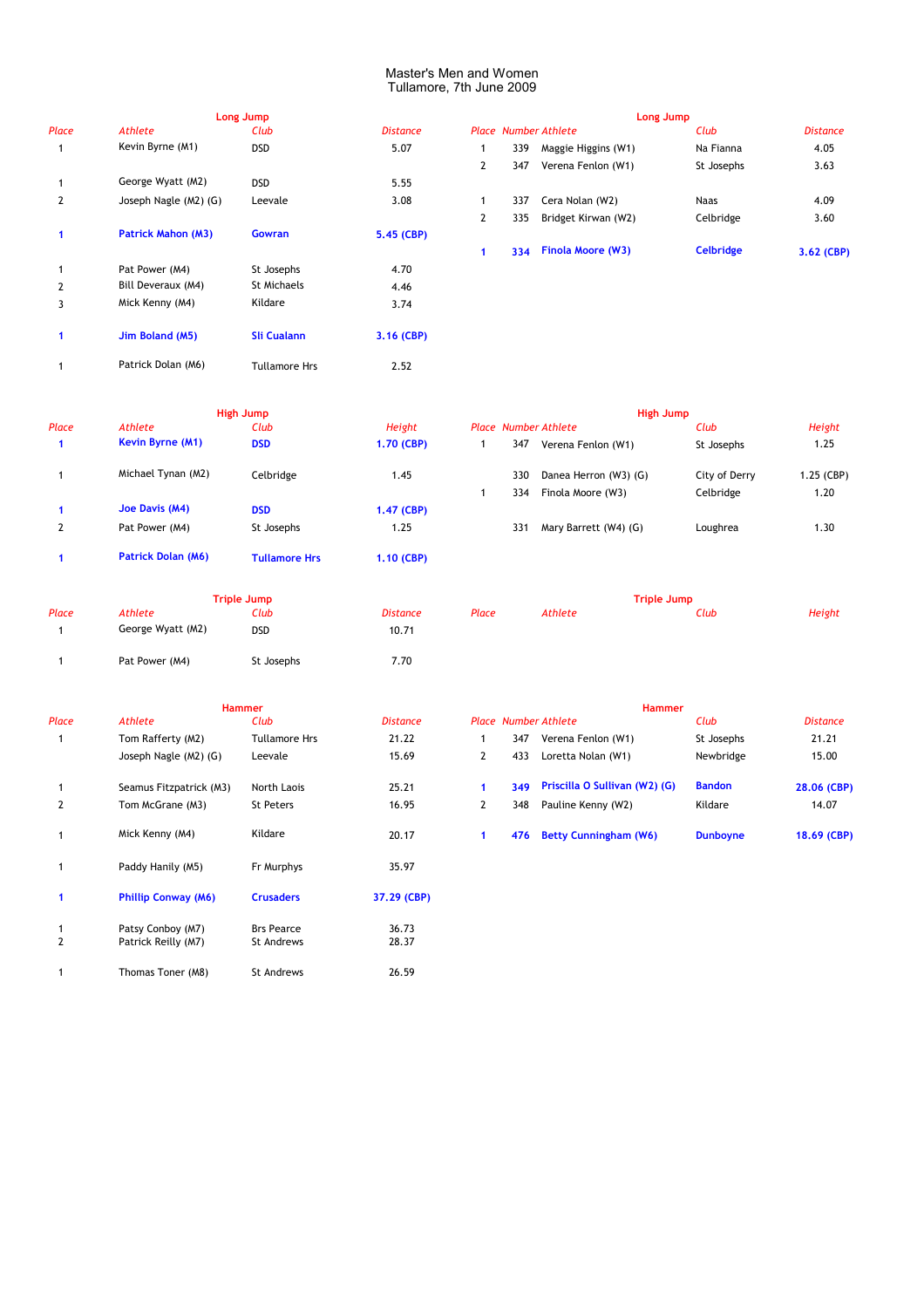# Master's Men and Women

|                      |                         | <b>Discus</b>          |                 |                |     | <b>Discus</b>                |                 |                 |
|----------------------|-------------------------|------------------------|-----------------|----------------|-----|------------------------------|-----------------|-----------------|
| Place                | <b>Athlete</b>          | Club                   | <b>Distance</b> |                |     | <b>Place Number Athlete</b>  | Club            | <b>Distance</b> |
| $\blacktriangleleft$ | Ger Nagle (M1)          | <b>Star of the Sea</b> | 44.19 (CBP)     | -1             | 433 | Loretta Nolan (W1)           | Newbridge       | 24.05           |
|                      |                         |                        |                 | $\overline{2}$ | 347 | Verena Fenlon (W1)           | St Josephs      | 21.97           |
| $\mathbf{1}$         | Kieran Stout (M2)       | Celbridge              | 32.80           |                |     |                              |                 |                 |
| $\overline{2}$       | Tom Rafferty (M2)       | <b>Tullamore Hrs</b>   | 31.03           |                | 349 | Prisalla O Sullivan (W2) (G) | <b>Bandon</b>   | 23.77 (CB       |
|                      | Joseph Nagle (M2) (G)   | Leevale                | 24.18           | 1              | 348 | Pauline Kenny (W2)           | Kildare         | 19.72           |
|                      |                         |                        |                 | $\mathbf{2}$   | 341 | Bridget Clarke (W2)          | Na Fianna       | 12.79           |
| $\mathbf{1}$         | Dave Sweeney (M3)       | Sli Cualann            | 38.25           |                |     |                              |                 |                 |
| 2                    | Seamus Fitzpatrick (M3) | North Laois            | 34.25           |                | 331 | Mary Barrett (W4) (G)        | Loughrea        | 25.38 (CB       |
| 3                    | John Territt (M3)       | St Abbans              | 27.27           |                |     |                              |                 |                 |
| 4                    | Edward O'Mahoney (M3)   | Gowran                 | 25.69           | $\mathbf{1}$   | 476 | <b>Betty Cunningham (W6)</b> | <b>Dunboyne</b> | 12.77 (CB       |
| 5                    | John Egan (M3)          | North Laois            | 24.46           |                |     |                              |                 |                 |
| 1                    | Mick Kenny (M4)         | Kildare                | 28.64           |                |     |                              |                 |                 |
| 1                    | Paddy Hanily (M5)       | Fr Murphys             | 29.21           |                |     |                              |                 |                 |
| 2                    | Seamus Connolly (M5)    | Tinryland              | 24.25           |                |     |                              |                 |                 |
| $\mathbf{1}$         | Phillip Conway (M6)     | Crusaders              | 37.15           |                |     |                              |                 |                 |
| 2                    | Earl Taylor (M6)        | Dunleer                | 29.28           |                |     |                              |                 |                 |
| 1                    | Patsy Conboy (M7)       | <b>Brs Pearce</b>      | 26.46           |                |     |                              |                 |                 |
| 2                    | Patrick Reilly (M7)     | St Andrews             | 25.00           |                |     |                              |                 |                 |
|                      | Thomas Toner (M8)       | <b>St Andrews</b>      | 19.93           |                |     |                              |                 |                 |
|                      |                         |                        |                 |                |     |                              |                 |                 |

|     |                         |                        | Tullamore, 7th June 2009 |              |     |                              |                 |                 |
|-----|-------------------------|------------------------|--------------------------|--------------|-----|------------------------------|-----------------|-----------------|
|     |                         | <b>Discus</b>          |                          |              |     | <b>Discus</b>                |                 |                 |
| ace | Athlete                 | Club                   | <b>Distance</b>          |              |     | <b>Place Number Athlete</b>  | Club            | <b>Distance</b> |
|     | Ger Nagle (M1)          | <b>Star of the Sea</b> | 44.19 (CBP)              |              | 433 | Loretta Nolan (W1)           | Newbridge       | 24.05           |
|     |                         |                        |                          | $\mathbf{2}$ | 347 | Verena Fenlon (W1)           | St Josephs      | 21.97           |
|     | Kieran Stout (M2)       | Celbridge              | 32.80                    |              |     |                              |                 |                 |
|     | Tom Rafferty (M2)       | <b>Tullamore Hrs</b>   | 31.03                    |              | 349 | Prisalla O Sullivan (W2) (G) | <b>Bandon</b>   | 23.77 (CBP)     |
|     | Joseph Nagle (M2) (G)   | Leevale                | 24.18                    |              | 348 | Pauline Kenny (W2)           | Kildare         | 19.72           |
|     |                         |                        |                          | $\mathbf{2}$ | 341 | Bridget Clarke (W2)          | Na Fianna       | 12.79           |
|     | Dave Sweeney (M3)       | Sli Cualann            | 38.25                    |              |     |                              |                 |                 |
|     | Seamus Fitzpatrick (M3) | North Laois            | 34.25                    |              | 331 | Mary Barrett (W4) (G)        | Loughrea        | 25.38 (CBP)     |
|     | John Territt (M3)       | St Abbans              | 27.27                    |              |     |                              |                 |                 |
| 4   | Edward O'Mahoney (M3)   | Gowran                 | 25.69                    |              | 476 | <b>Betty Cunningham (W6)</b> | <b>Dunboyne</b> | 12.77 (CBP)     |
|     |                         |                        |                          |              |     |                              |                 |                 |

| $\mathbf{1}$      | Ger Nagle (M1)                                      | <b>Star of the Sea</b>              | 12.32 (CBP)          | 1              | 347 | Verena Fenlon (W1)           | St Josephs      | 8.82       |
|-------------------|-----------------------------------------------------|-------------------------------------|----------------------|----------------|-----|------------------------------|-----------------|------------|
|                   |                                                     |                                     |                      | 2              | 433 | Loretta Nolan (W1)           | Newbridge       | 7.18       |
| $\mathbf{1}$      | Kieran Stout (M2)                                   | <b>Celbridge</b>                    | 12.82 (CBP)          |                |     |                              |                 |            |
| 2                 | Joe Kelly (M2)                                      | <b>Brow Rangers</b>                 | 11.60                | $\mathbf{1}$   | 348 | Pauline Kenny (W2)           | Kildare         | 6.67       |
|                   | Joseph Nagle (M2) (G)                               | Leevale                             | 10.90                | $\overline{2}$ | 335 | Bridget Kirwan (W2)          | Celbridge       | 6.50       |
| 3                 | Tom Rafferty (M2)                                   | <b>Tullamore Hrs</b>                | 9.28                 | 3              | 350 | Laura O Neill (W2)           | Gowran          | 5.42       |
| $\mathbf{1}$<br>2 | <b>Babu Matthew (M3)</b><br>Seamus Fitzpatrick (M3) | <b>Tullamore Hrs</b><br>North Laois | 12.18 (CBP)<br>11.69 |                | 331 | Mary Barrett (W4) (G)        | Loughrea        | 10.65 (CBP |
| 3<br>4            | John Territt (M3)<br>John Egan (M3)                 | St Abbans<br>North Laois            | 9.75<br>9.63         | 1              | 476 | <b>Betty Cunningham (W6)</b> | <b>Dunboyne</b> | 5.19 (CBP) |
| 5                 | Edward O'Mahoney (M3)                               | Gowran                              | 9.15                 |                |     |                              |                 |            |
| 6                 | Tom McGrane (M3)                                    | St Peters                           | 7.99                 |                |     |                              |                 |            |
| $\mathbf{1}$      | Mick Kenny (M4)                                     | Kildare                             | 9.56                 |                |     |                              |                 |            |
| 1                 | Seamus Connolly (M5)                                | Tinryland                           | 7.05                 |                |     |                              |                 |            |
| 1                 | Phillip Conway (M6)                                 | Crusaders                           | 11.27                |                |     |                              |                 |            |
| 2                 | Earl Taylor (M6)                                    | Dunleer                             | 8.79                 |                |     |                              |                 |            |
| 1<br>2            | Patsy Conboy (M7)<br>Patrick Reilly (M7)            | <b>Brs Pearce</b><br>St Andrews     | 7.62<br>7.34         |                |     |                              |                 |            |
| $\mathbf{1}$      | Thomas Toner (M8)                                   | St Andrews                          | 7.82                 |                |     |                              |                 |            |

|       |                          | <b>Shot Putt</b>       |                 | <b>Shot Putt</b> |     |                              |                 |                 |  |  |
|-------|--------------------------|------------------------|-----------------|------------------|-----|------------------------------|-----------------|-----------------|--|--|
| Place | Athlete                  | Club                   | <b>Distance</b> |                  |     | <b>Place Number Athlete</b>  | Club            | <b>Distance</b> |  |  |
|       | Ger Nagle (M1)           | <b>Star of the Sea</b> | 12.32 (CBP)     |                  | 347 | Verena Fenlon (W1)           | St Josephs      | 8.82            |  |  |
|       |                          |                        |                 | 2                | 433 | Loretta Nolan (W1)           | Newbridge       | 7.18            |  |  |
|       | <b>Kieran Stout (M2)</b> | <b>Celbridge</b>       | 12.82 (CBP)     |                  |     |                              |                 |                 |  |  |
| 2     | Joe Kelly (M2)           | <b>Brow Rangers</b>    | 11.60           |                  | 348 | Pauline Kenny (W2)           | Kildare         | 6.67            |  |  |
|       | Joseph Nagle (M2) (G)    | Leevale                | 10.90           | $\mathbf{2}$     | 335 | Bridget Kirwan (W2)          | Celbridge       | 6.50            |  |  |
| 3     | Tom Rafferty (M2)        | <b>Tullamore Hrs</b>   | 9.28            | 3                | 350 | Laura O Neill (W2)           | Gowran          | 5.42            |  |  |
|       | <b>Babu Matthew (M3)</b> | <b>Tullamore Hrs</b>   | 12.18 (CBP)     |                  | 331 | Mary Barrett (W4) (G)        | Loughrea        | 10.65 (CBP)     |  |  |
| 2     | Seamus Fitzpatrick (M3)  | North Laois            | 11.69           |                  |     |                              |                 |                 |  |  |
| 3     | John Territt (M3)        | St Abbans              | 9.75            |                  | 476 | <b>Betty Cunningham (W6)</b> | <b>Dunboyne</b> | 5.19 (CBP)      |  |  |
|       | $\blacksquare$           | $\cdots$               | $\sim$ $\sim$   |                  |     |                              |                 |                 |  |  |